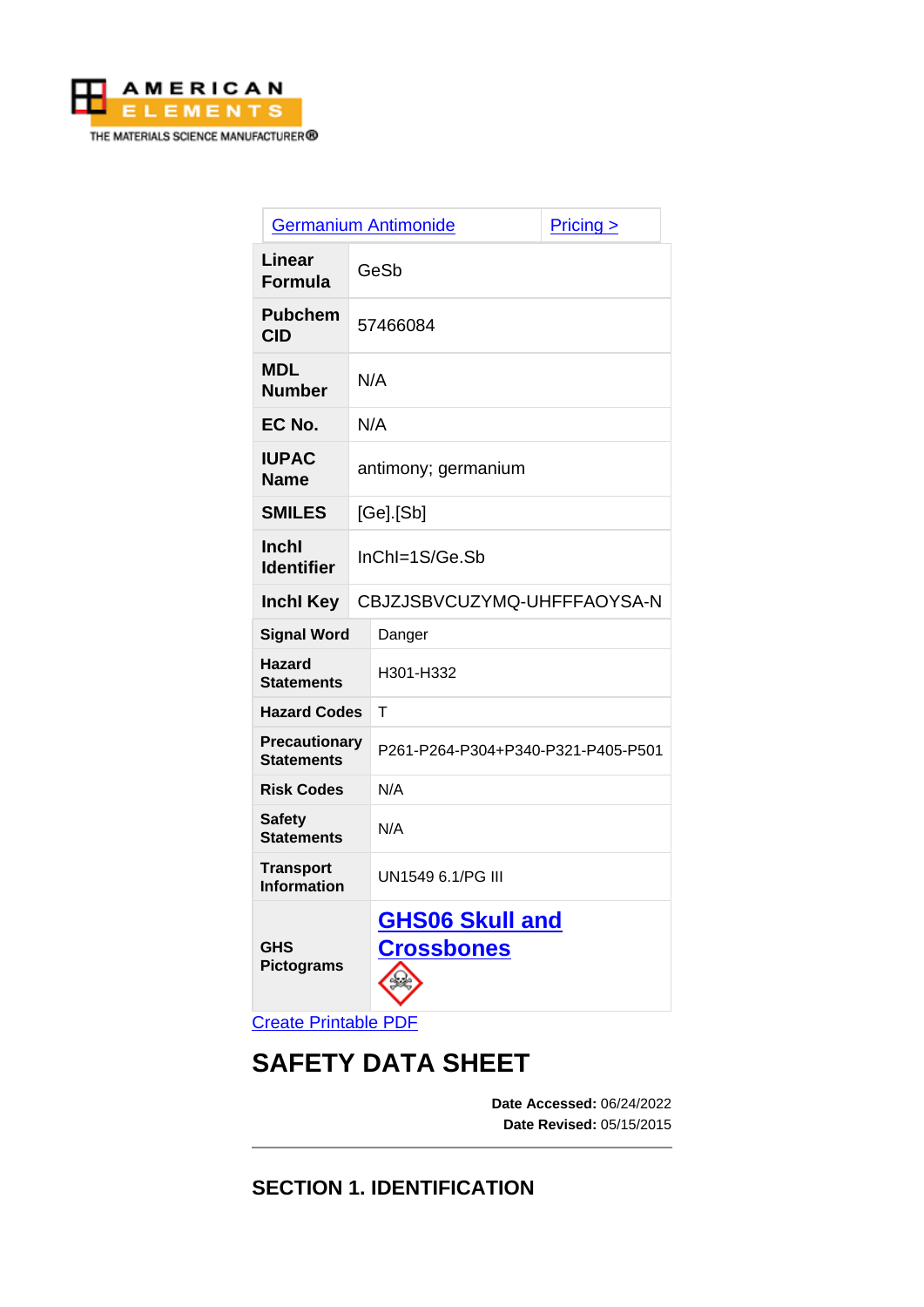**Product Identifiers:** All applicable American Elements product codes for CAS #12299-73-9

#### **Relevant identified uses of the substance:**

Scientific research and development

Supplier details: American Elements 10884 Weyburn Ave. Los Angeles, CA 90024 Tel: +1 310-208-0551 Fax: +1 310-208-0351

Emergency telephone number: Domestic, North America +1 800-424-9300 International +1 703-527-3887

# **SECTION 2. HAZARDS IDENTIFICATION**

Signal Word: Danger



Hazard Statements: H301: Toxic if swallowed H332: Harmful if inhaled Precautionary Statements: P261 Avoid breathing dust/fume/vapor P264: Wash thoroughly after handling P304+P340: IF INHALED: Remove victim to fresh air and keep at rest in a position comfortable for breathing P321: Specific treatment P405: Store locked up P501: Dispose of contents/container in accordance with local/regional/national/international regulations HMIS Health Ratings (0-4): Health: 2 Flammability: 1 Physical: 1

#### **SECTION 3. COMPOSITION/INFORMATION ON INGREDIENTS**

Chemical Family: Semimetallic alloy Additional Names: None Germanium antimonide (GeSb): Percentage: 100 wt% CAS #: 12299-73-9 EC #: N/A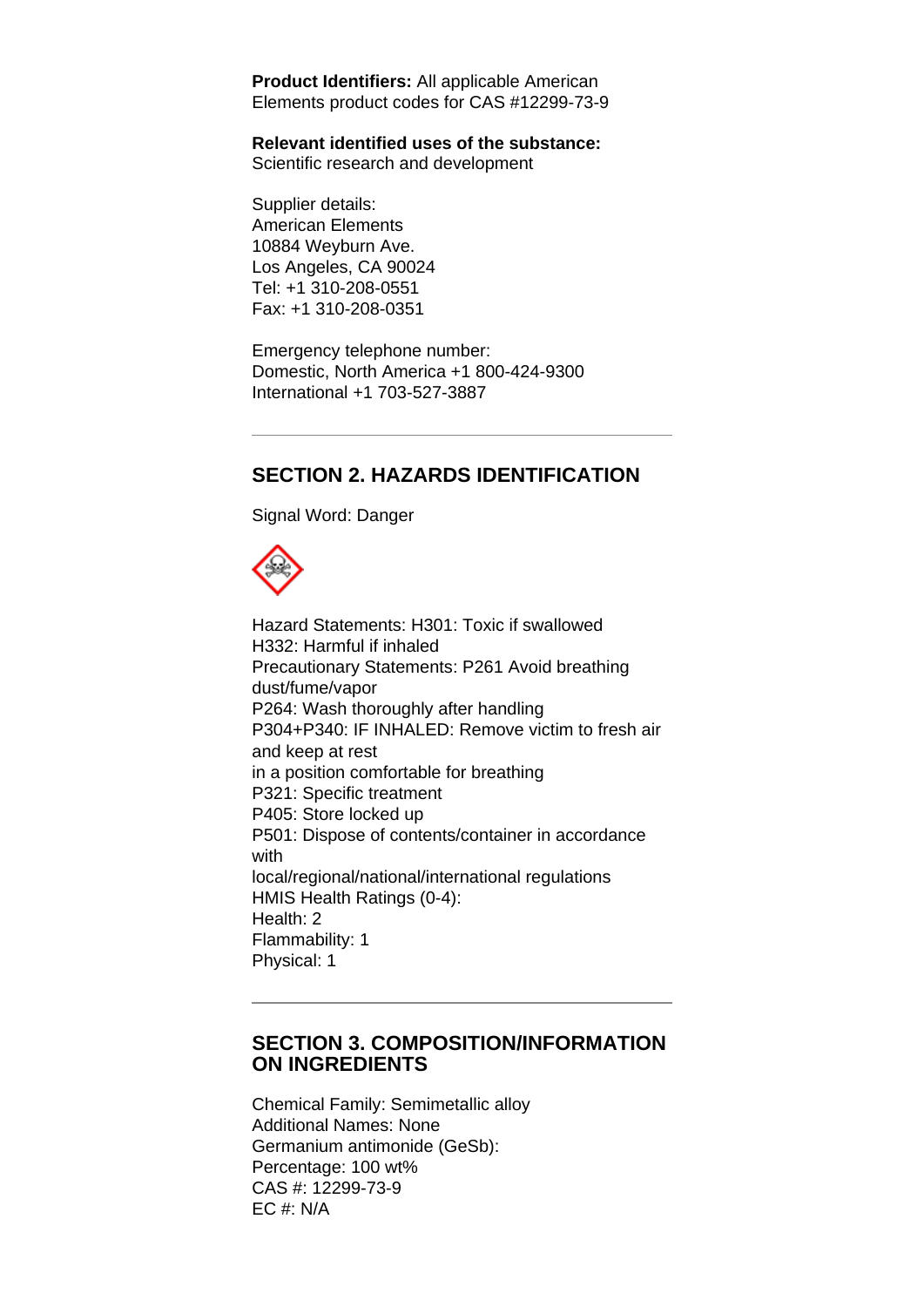# **SECTION 4. FIRST AID MEASURES**

General Treatment: Seek medical attention if symptoms persist. Special Treatment: None Important Symptoms: None Inhalation: Remove victim to fresh air. Supply oxygen if breathing is difficult. Ingestion: Do not induce vomiting. Seek immediate medical attention. Skin: Remove any contaminated clothing. Wash affected area with mild soap and water. Eyes: Flush eyes with water, blinking often for several minutes. Remove contact lenses if present and easy to do. Continue rinsing

# **SECTION 5. FIREFIGHTING MEASURES**

Flammability: Non-flammable, except as powder Extinguishing Media: Do not use water for metal fires – use extinguishing powder.

Spec. Fire Fighting Procedure: Use full-face, selfcontained breathing apparatus with full protective clothing to prevent contact with skin and eyes. See section 10 for

decomposition products.

#### **SECTION 6. ACCIDENTAL RELEASE MEASURES**

If Material Is Released/Spilled: Wear appropriate respiratory and protective equipment specified in special protection information. Isolate spill area and provide ventilation. Vacuum up spill using a high efficiency particulate absolute (HEPA) air filter and place in a closed container for disposal. Take care not to raise dust. Environmental Precautions: Isolate runoff to prevent environmental pollution

#### **SECTION 7. HANDLING AND STORAGE**

Handling Conditions: Wash thoroughly after handling. Storage Conditions: Store in a cool dry place in a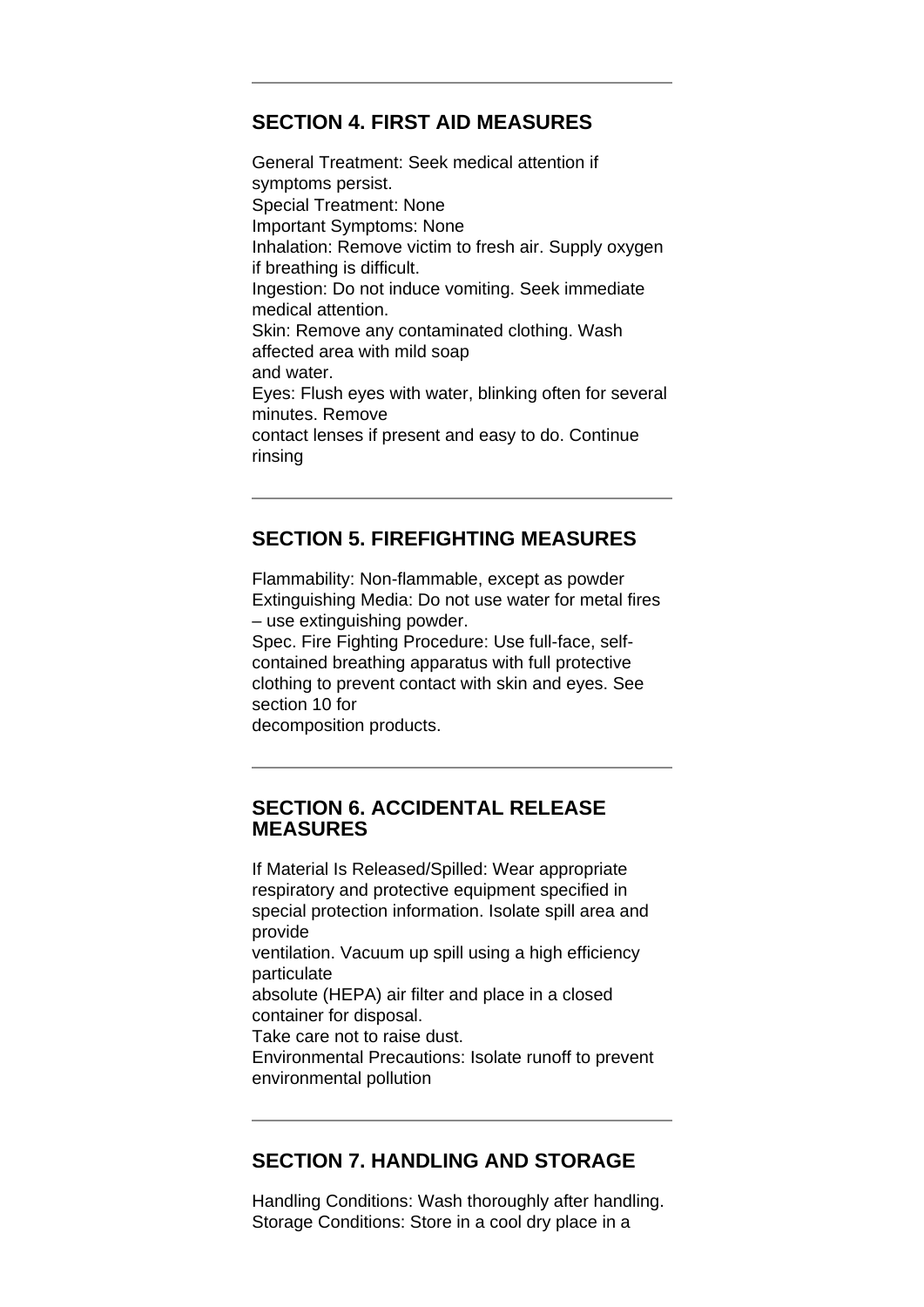tightly sealed container. Store apart from materials and conditions listed in section 10. Work/Hygienic Maintenance: Do not use tobacco or food in work area. Wash thoroughly before eating and smoking. Do not blow dust off clothing or skin with compressed air. Ventilation: Provide sufficient ventilation to maintain concentration at or below threshold limit.

### **SECTION 8. EXPOSURE CONTROLS/PERSONAL PROTECTION**

Permissible Exposure Limits: 0.5 mg/m3 as Sb, long-term value Threshold Limit Value: 0.5 mg/m3 as Sb, long-term value Special Equipment: None Respiratory Protection: Use a respirator with type P100 (USA) or P3 (EN143) cartridges as a backup to engineering controls. Risk assessment should be performed to determine if air-purifying respirators are appropriate. Only use equipment tested and approved under appropriate government standards. Protective Gloves: Nitrile rubber, NBR 0.11mm thick. Penetration time of glove material: 480 minutes Eye Protection: Safety glasses or goggles Body Protection: Protective work clothing. Wear close-toed shoes and long sleeves/pants.

#### **SECTION 9. PHYSICAL AND CHEMICAL PROPERTIES**

Color Silver-grey Form: Powder, Granules, Pellets, Sputtering target, Custom parts Odor: Odorless Water Solubility: Insoluble Boiling Point: N/A Melting Point: N/A Flash Point: N/A Autoignition Temperature: N/A

Density:  $6.53$  g/cm<sup>3</sup> Molecular weight: 191.47 g/mol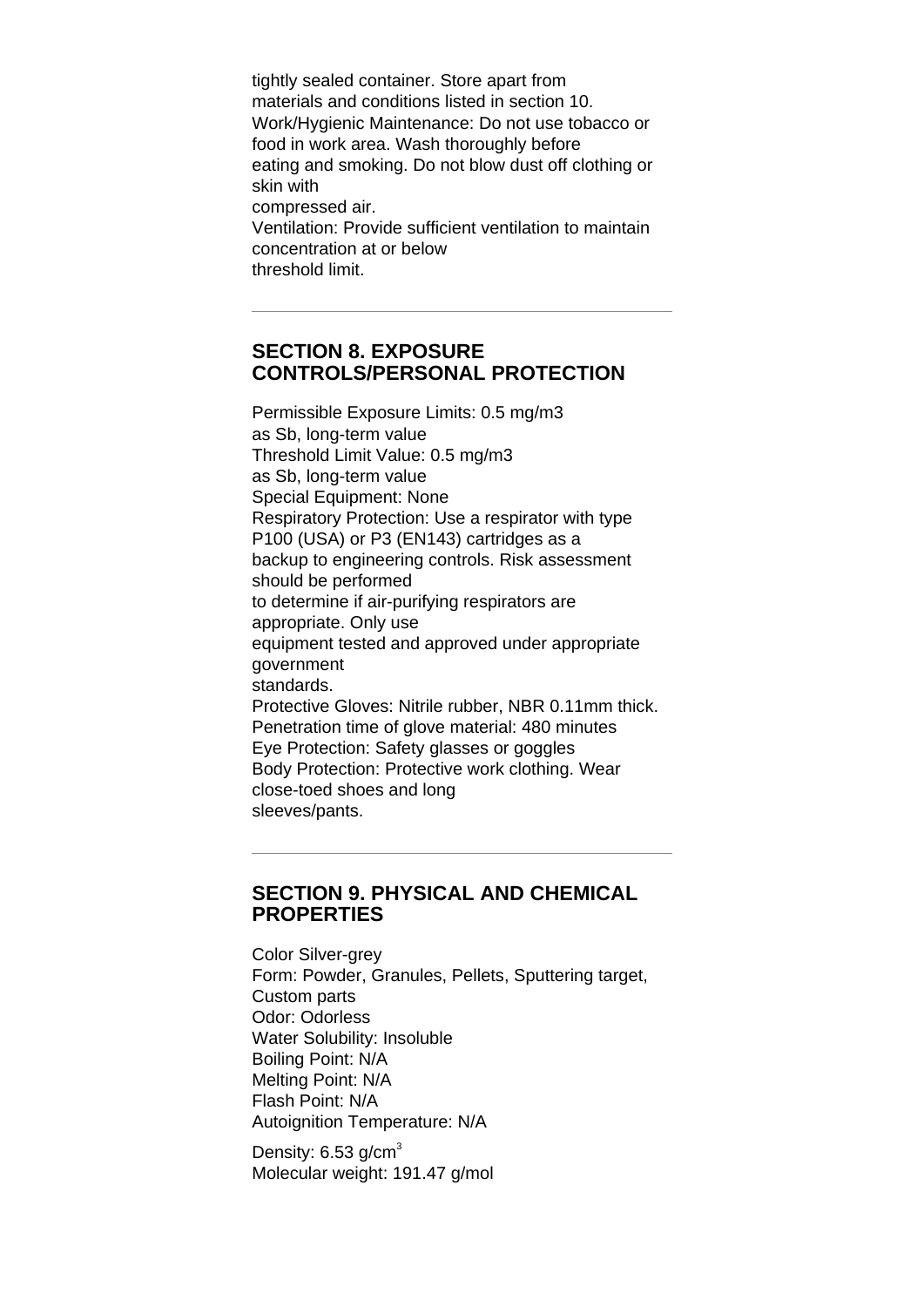#### **SECTION 10. STABILITY AND REACTIVITY**

Stability: Stable under recommended storage conditions Reacts With: Acids, Halogens, Oxidizing agents Incompatible Conditions: None Hazardous Decomposition Products: Metal oxide fume

### **SECTION 11. TOXICOLOGICAL INFORMATION**

Potential Health Effects: Eyes: May cause irritation Skin: May cause irritation Ingestion: Toxic Inhalation: Harmful Chronic: N/A Signs & Symptoms: N/A Aggravated Medical Conditions: N/A Median Lethal Dose: 100 mg/kg for rat by mouth as Sb Carcinogen: N/A

## **SECTION 12. ECOLOGICAL INFORMATION**

Aquatic Toxicity: High Persistent Bioaccumulation Toxicity: No Very Persistent, Very Bioaccumulative: No Notes: Toxic for aquatic organism. May cause long lasting harmful effect on aquatic life. Do not allow product to reach any water sources. Danger to drinking water if even extremely small quantities leak into the ground. Also poisonous for fish and plankton in water bodies. Do not allow undiluted product or large quantities to reach ground water, water course or sewage system. Avoid transfer into the environment.

#### **SECTION 13. DISPOSAL CONSIDERATIONS**

Dispose of in accordance with local, state, national, and international regulations.